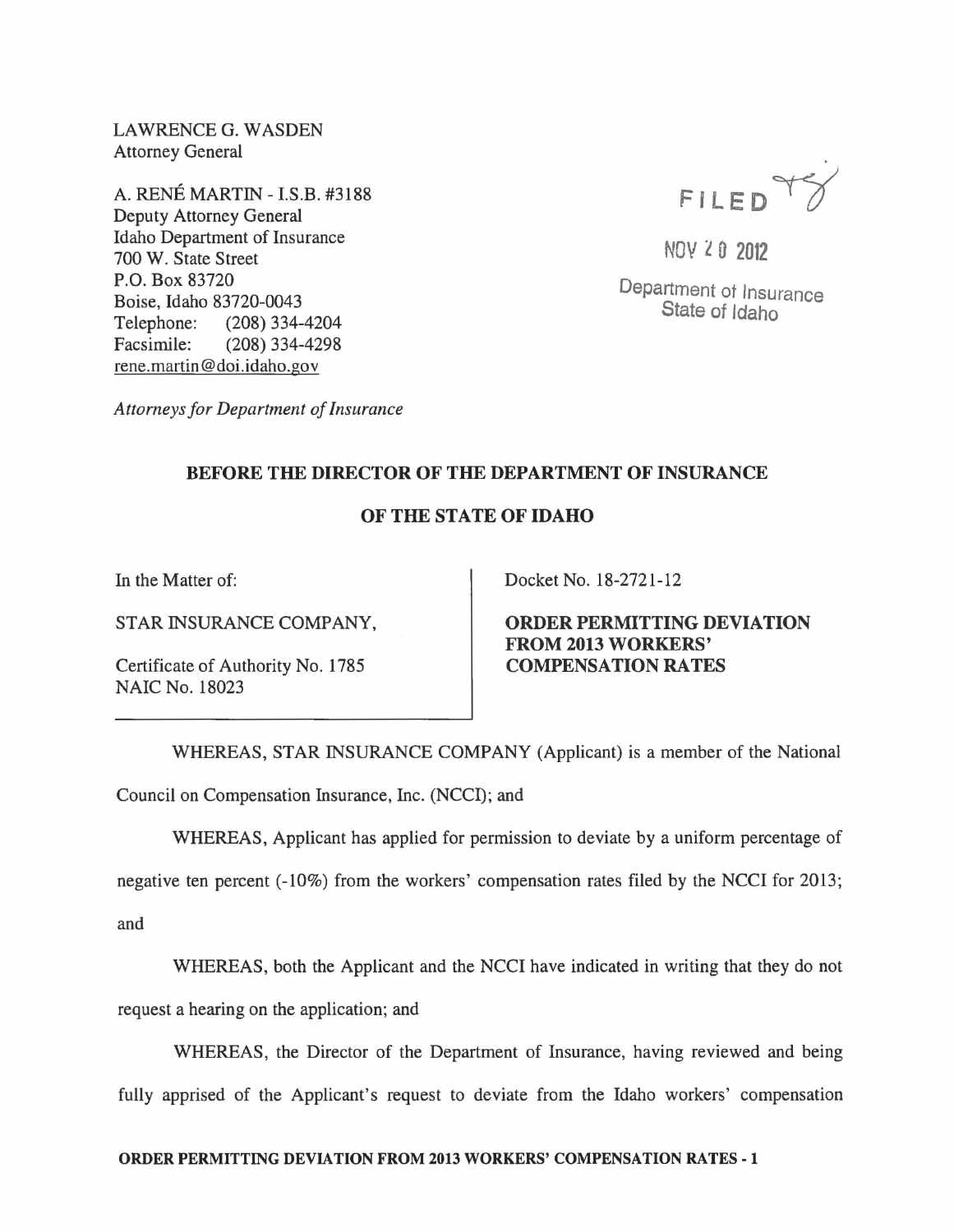premium rates filed by the NCCI for 2013, has determined that the requested rate deviation is justified;

NOW, THEREFORE, IT IS HEREBY ORDERED that, pursuant to Idaho Code § 41 - 1614, the Applicant's request for a uniform percentage deviation of negative ten percent (-10%) from the workers' compensation rates filed by the NCCI for 2013, exclusive of terrorism rates, is GRANTED. This deviation from the Idaho workers' compensation premium rates filed by the NCCI for 2013 shall take effect on January 1, 2013, and shall remain in effect for one year from that date unless terminated sooner with the approval of the Director.

DATED this  $\mathcal{U}_{\text{day of November, 2012.}}^{\mathcal{H}}$ 

STATE OF IDAHO

DEPARTMENT OF INSURANCE . Binector

Director